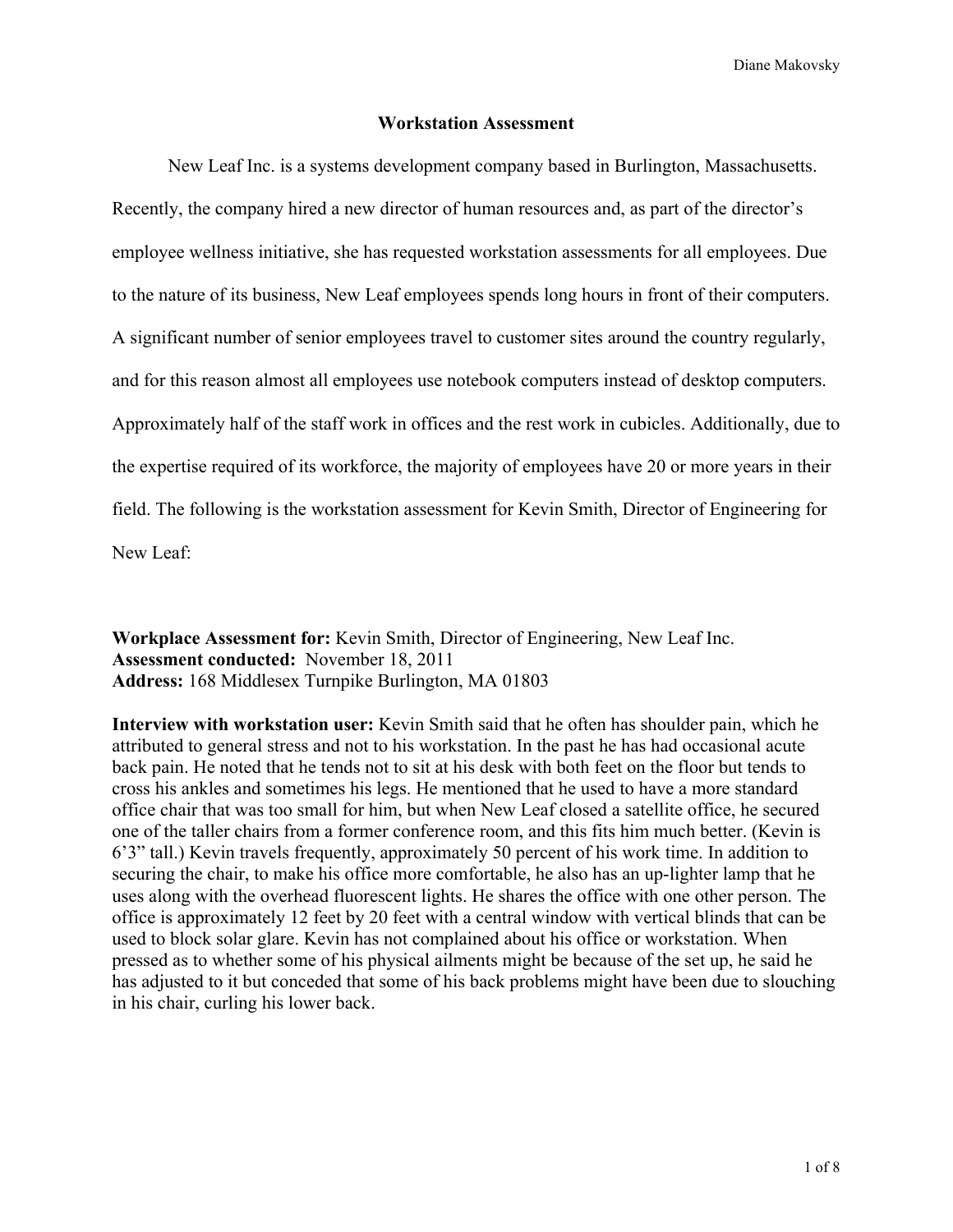## **Evaluation Checklist**

#### **Working posture and movement:**

- The current set up does not allow for a neutral joint position in the back or wrist.
- With the notebook computer placed in its usual position on the desk in front of Kevin, he tends to lean forward and look down to view the screen.
- There is a larger monitor on the desk, to which Kevin connects his notebook computer to extend his screen area. The screen is positioned to the right of center and this forces him to turn his neck to the right to use it. Kevin said he is fine with this positioning, and does not feel it affects his comfort level.
- The monitor is positioned to the right because the base is too big to enable the monitor and the notebook computer to be on the desk one behind the other. Also the notebook computer screen would obstruct the view of the monitor. To put the two pieces of equipment together in order to enable a straight-on alignment, the notebook computer would need to be too close to the edge of the desk or there would a risk of pushing the monitor off the desk.
- Kevin does not have a notebook computer docking station

#### **Chair:**

- The chair height is adjustable, but needs to be at its maximum height of 19" to be a good fit for Kevin.
- The seat is 19" from front to back and has a waterfall edge. It has firm padding and is in leather. Kevin said he is comfortable with the seat length, which leaves him about two inches free before his knee bends, and finds the cushioning to be comfortable but not too soft.
- The chair does not have lumbar support, but it is firm and fits Kevin when he moves all the way back into the seat. Sitting naturally on the chair Kevin tends to curl the lower part of his back in a slouch.
- The chair theoretically has an adjustable torsion element that adjusts the amount of rocking spring, however this is non-functional and leaves the seat with a set, forward tiltangle. Thus, to sit completely back in the chair Kevin needs to push himself back and be aware of how he is sitting. The chair still has a limited rocker motion.
- The seat does not adjust pelvic angle, but Kevin said its current fixed setting fits him comfortably.
- The arms supports on the chair are not adjustable. Kevin can comfortably rest his arms on them.
- The base has a 5-spoke assembly and is on wheels to enable mobility
- Kevin can sit in a 90-90-90 position but tends not to do so. He attributes this to bad habits rather than the chair.
- The chair does not have a separate seat and backrest, so the back of the chair move in coordination with changes in the seat height.

### **Work surface:**

- The desk height is 30". A standard office chair would fit under the desk, but the standard office chair that New Leaf uses does not elevate to a seat height high enough for Kevin.
- The desk length is 72" and the depth is 36". There is plenty of work-surface area, and Kevin finds it generally comfortable. However, as there is little fixed storage space in the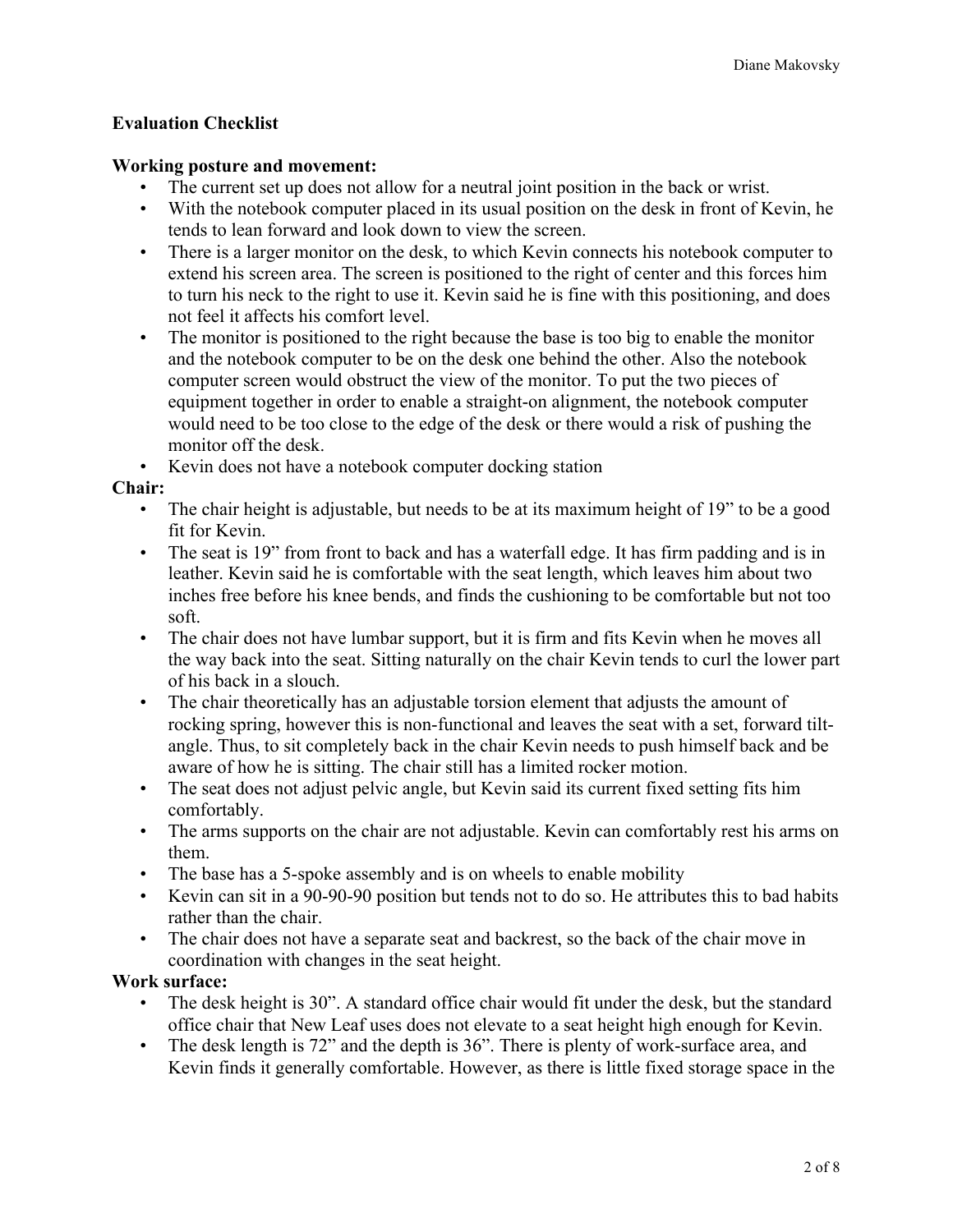office, Kevin finds he uses up a lot of the work area with multiple piles or papers required to manage his different work projects.

- The desk has no center drawer, and this is good because otherwise Kevin would have difficulty getting his legs under the desk.
- The desk surface is non-glare.
- Due to the office arrangement, there is only just enough room to push the chair back to stand up. As a result, Kevin usually swivels the chair before standing.

#### **Computer:**

- Kevin uses his notebook computer's keyboard and tracker pad. He does not have, nor does he wish, to use an external keyboard or a mouse.
- The keyboard is flat, and not sloped. Kevin reported having used laptop and notebook keyboards as he has for more than a decade and he does not have and difficulty with it. He does not have any pain, stiffness, or numbness in his hands, and he finds it convenient.
- The keyboard provides tactile and auditory feedback.
- The keys are sculpted.
- The tracker pad is adjusted to Kevin's choice of sensitivity and cursor speed.
- It is a QWERTY keyboard.
- The non-glare screen was special-ordered by user when computer was purchased. Kevin has set the illumination to his preferred level.
- The screen is 17" and its angle is adjustable.

# **External monitor:**

- Kevin often uses both his notebook screen and his external 25" display screen at the same time. This enables him to have several windows and applications open and visible at the same time. Kevin also uses the feature of displaying the same view on both screens so he can use the notebook and turn the external monitor around for a guest to look at while they collaborate.
- The computer screen and the monitor screen do not have the same aspect ratio. This means if Kevin has a full-screen window open on his computer and wants to have it visible on the external monitor, he loses several inches from the bottom of the window. Kevin has adjusted and now uses a reduced window-size at all times on his notebook computer, in order to not have to adjust window-size when switching between the two screens.

### **Computer accessories:**

- The computer power adapter and cord is transportable.
- The power adaptor cable is too short. It neither comfortably rests on the desktop nor reaches to the floor. Consequently, this applies tension to the power socket on the notebook computer.
- Outlets in the office are by the side of the desk and readily accessible down the side of the desk where a 4-way fused power strip distributes power to Kevin's other electronic devices.
- Unlike some computers that have a magnetic release for the plug from the computer, for both safety and to avoid pulling computer to the floor by accident, Kevin's computer is not so adapted. However, there is no danger of tripping while at the workstation due to the short cord and the arrangement of plugs this requires.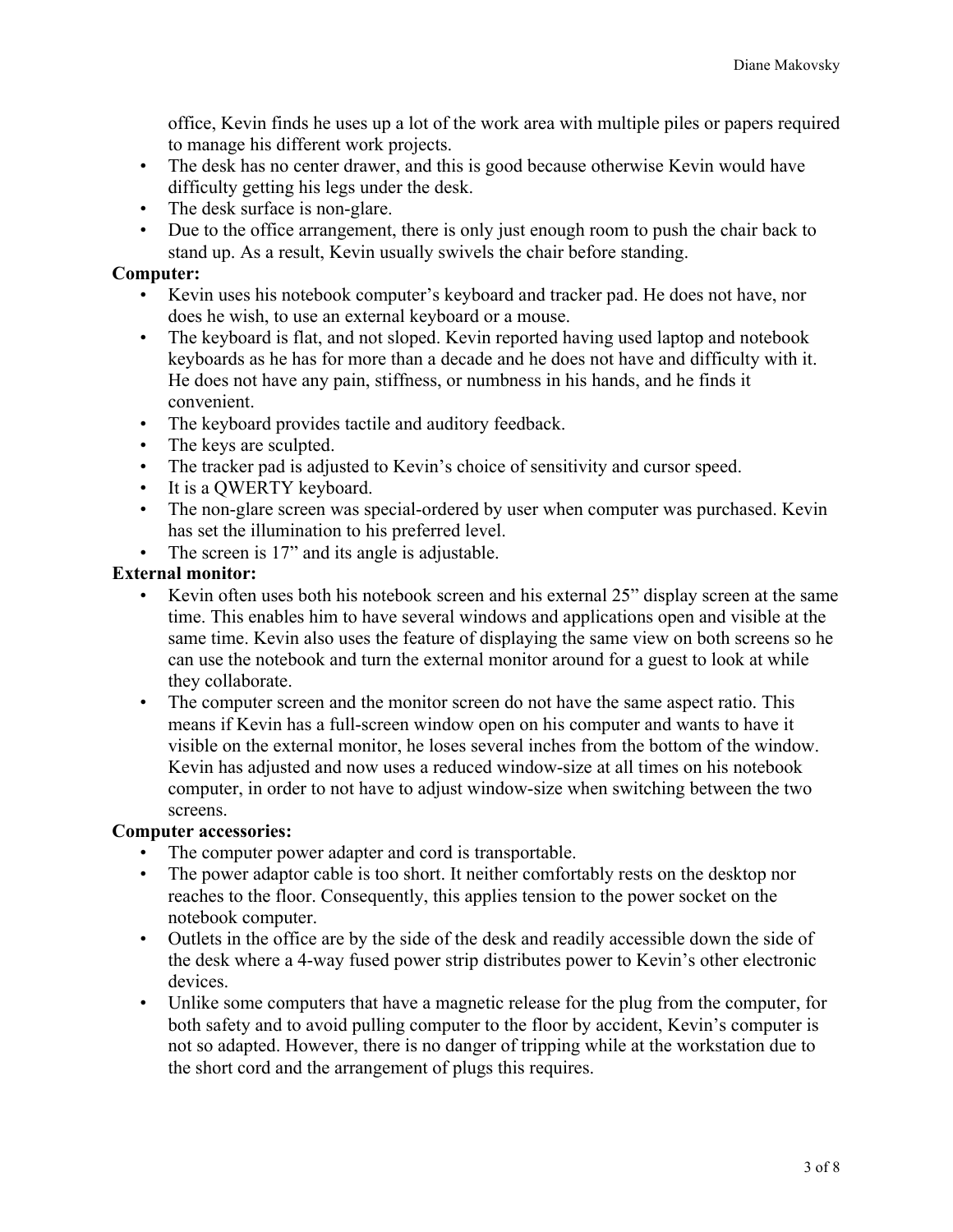# **Storage:**

- Kevin finds he is short of storage space. His bookshelves have been filled for a number of years with resources he is required to keep.
- The desk has two desk drawers and two filing draws. He has no lockable storage space.
- Between Kevin's desk and his coworker's is a table. It holds a rarely-used color printer, and a local server, monitor, keyboard, and mouse. It can also be used by visitors to the office.

# **Telephone(s):**

- Kevin's office phone has a cord. It easily reachable from seated position.
- The phone has a standard handset that is not suitable for extended use as Kevin often needs. Kevin often needs both hands to type and would crick his neck to hold the phone to his ear.
- The phone is capable of hand-free speakerphone usage, but is only a half-duplex—which means sound only goes in one direction, so if Kevin is speaking and the person on the other end speaks, they cannot hear what Kevin is saying. Therefore, Kevin regularly needs to move to hold calls in conference rooms that are equipped with full-duplex phones.
- Kevin also uses a mobile iPhone. He does not usually charge it at work.

# **Lighting:**

- The office had good daylight due to a large window. The window has a shade to enable adjustment for glare.
- The office has good overhead fluorescent lighting.
- Kevin additionally has an up-lighter lamp rated at 150W but currently holding a 40W incandescent bulb. The uplighter is used more for ambience, as it softens the fluorescent light, than for work.

# **Air:**

• The entire office building is climate controlled. There are several zone thermostats, but these cover large areas, which often vary in temperature. Thus, it can be that some rooms are often cold while others are hot. Kevin's room is usually at a comfortable temperature both in the height of summer and the depths of winter.

### **Noise:**

- Room is very quiet.
- Kevin shares the room with one other colleague, and between them they manage their interruptions, making use of a nearby conference room for most conversations that do not include the both of them.

### **Wiring:**

- Kevin's computer adapter and cord fits into the left side of his computer and so needs to stretch around the computer to the extension outlet on the side of the desk.
- Extension outlet, with additional extension outlet, controls external monitor, external disk drive, speakers, and printer.
- There are only two outlets. One is behind Kevin's chair and not use for safety purposes.
- Kevin commented that since he is able-bodied, he has not problem accessing the various plugs as necessary.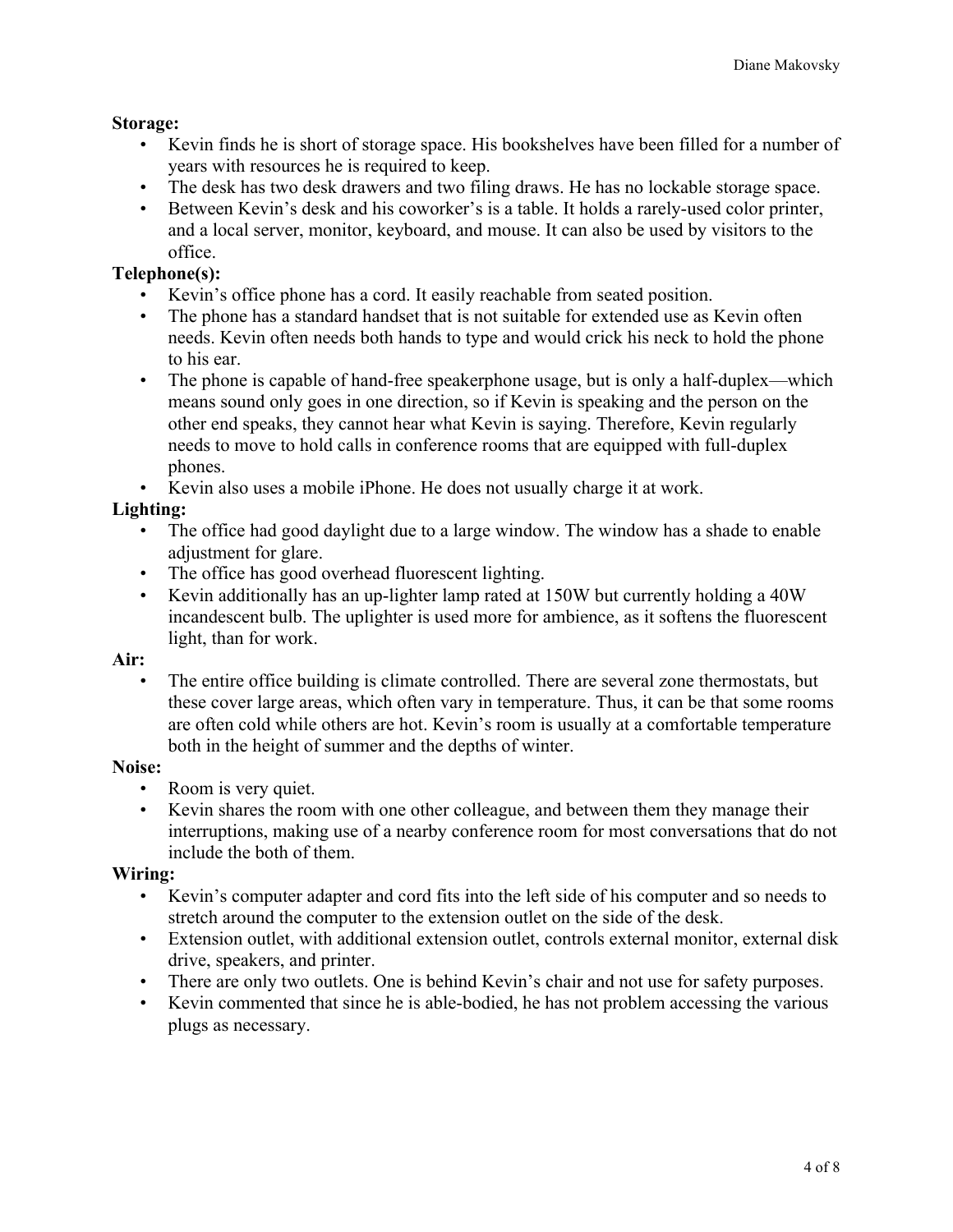#### **Recommendations:**

**Summary:** Kevin's chair should be replaced. His desk surface should be raised. His telephone should be changed for one that fully supports conference calls. Have Kevin consider using a docking station and monitor mounting to minimize postural adjustment needed. Increase light bulb brightness.

#### **Chair:**

- Get Kevin a new chair that is appropriate for his height. A chair with a seat that is 19" high and a back to front measurement of 19" to 20" with a waterfall front is appropriate. However the chair should also have adjustable seat height, backrest height, lumbar support, pelvic angle, and arm support. Example: Comfort Series 24-Hour High Performance Chair – Leather (Ergo In Demand, 2011)
- Alternatively, as Kevin likes his current chair, and it seems to fit him, getting the torsion control for the front/back position fixed would also be possible, although it does not provide separate seat and back height adjustment.

*Reasoning and explanation:* It is important that Kevin be able to adjust his chair, so that the chair is adjusted to Kevin instead of encouraging Kevin to conform to the chair, which is the current case. Currently, Kevin's chair seat leans forward and makes sitting back in the chair and upright an effort. By not being able to sit appropriately, Kevin is putting a strain on his lower back and sitting in a bad posture. To offset the slouch brought on by the chair's broken seat torsion, Kevin occasionally sits on his foot and leg, to take the pressure off his lower back. Sitting in a lop-sided position can also cause long-term misalignment of the body.

#### **Work surface:**

• Kevin's work surface, or desk, is too low. The desk needs to be raised by 3". As his present desk does not have separate feet, which would allow raising it on permanently affixed blocks, it may be easier, and safer, to get a new desk. There are a number of desks available that have adjustable-height tops.

*Reasoning and explanation:* Kevin had adapted to the current height of his desk. Previously, he found the surface too low, but as he could not think of a safe way raise it, he has adjusted to working with it as it is. The desk does not allow Kevin to sit in a neutral posture, with shoulders back and arms at 90˚, and so he leans forward to work. Having a chair that meets his seat-height requirement, he is unable to bring it as close to the desk as he would wish, as exhibited by the torn and scraped leather arm rests. A higher desk should enable Kevin to position himself comfortably and properly to work at his desk, and lessen the degree to which he bends forward while working.

#### **Telephone:**

Replace the half-duplex phone with a full-duplex conference phone.

*Reasoning and explanation:* While Kevin, and his officemate, are careful to take conference calls in other rooms so as not to disturb each other, they rarely find themselves in the office at the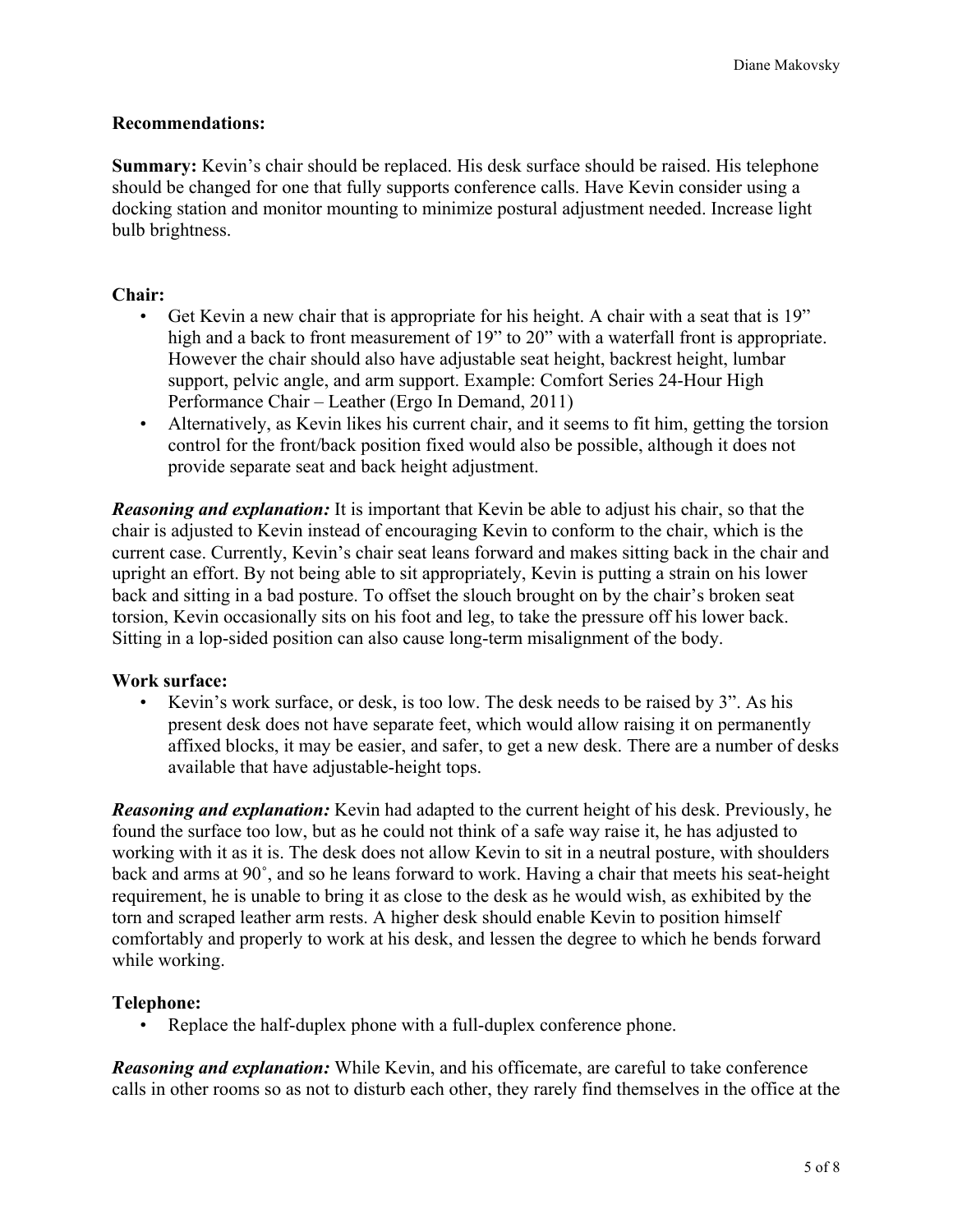same time and it would be more convenient for each to make conference calls from their own phone, instead of needing to walk around the building with their laptops and cords seeking a conference phone. If Kevin uses his own speakerphone, he cricks his neck and need to pay attention when he and the others speak. Being able to work in one's own office with the same tools provided in other rooms would eliminate wondering around the office carrying a computer and increase both comfort and the ability to interact with clients.

#### **External display:**

- Recommend consideration of use of an external monitor mounted on an extendable arm or finding one with a smaller base and adjustable height. This would enable placing it in a more comfortable straight-on alignment.
- A notebook docking station might make the wiring connections between the wall, the monitor, and an ergonomic keyboard more convenient when moving to and from meetings with the notebook. This would enable a more permanently configured office environment with a simple means to connect and disconnect his notebook.
- When Kevin's external monitor is replaced, it would be good to find one that can be adjusted to having the same aspect ratio and height. This would enable more comfortable logical screen extension.

*Reasoning and explanation:* It would be good to have the two screens have the same aspect ratio, as Kevin is losing some of the benefit of having a 17" large-screen notebook because he needs to adjust to a smaller window-size in order to allow compatibility between the two screens. Since Kevin uses both his notebook and external display screen simultaneously, he said he would find it distracting to have both straight in front of him. While Kevin has adjusted to having the external monitor being on the right side on his desk, it still requires he look in this direction. Having a monitor on an extendable arm would allow change in position so he is not always turned to the right.

#### **Lighting:**

• Consider increasing the wattage of the bulb in the up-lighter to enable it to be used for workstation lighting.

*Reasoning and explanation:* As Kevin considered the lighting in the office, he realized that he only used the up-lighter for ambience because of its low-wattage bulb. Having a brighter light might enable him to use this lamp as an alternative to using the stark overhead lighting all day. He could use the up-lighter to supplement the natural daylight.

### **Wiring:**

• Wind up each individual cord to an appropriate length and secure with electric ties. Organize the plugs in the extension plug, so that the items most often removed are closest to Kevin's side of desk for easier access.

*Reasoning and explanation:* The current wire arrangement is disorganized and could be unsafe should someone be working on at the extra table or opposite Kevin, as his described sometimes happens. It is also a potential hazard for the cleaning staff.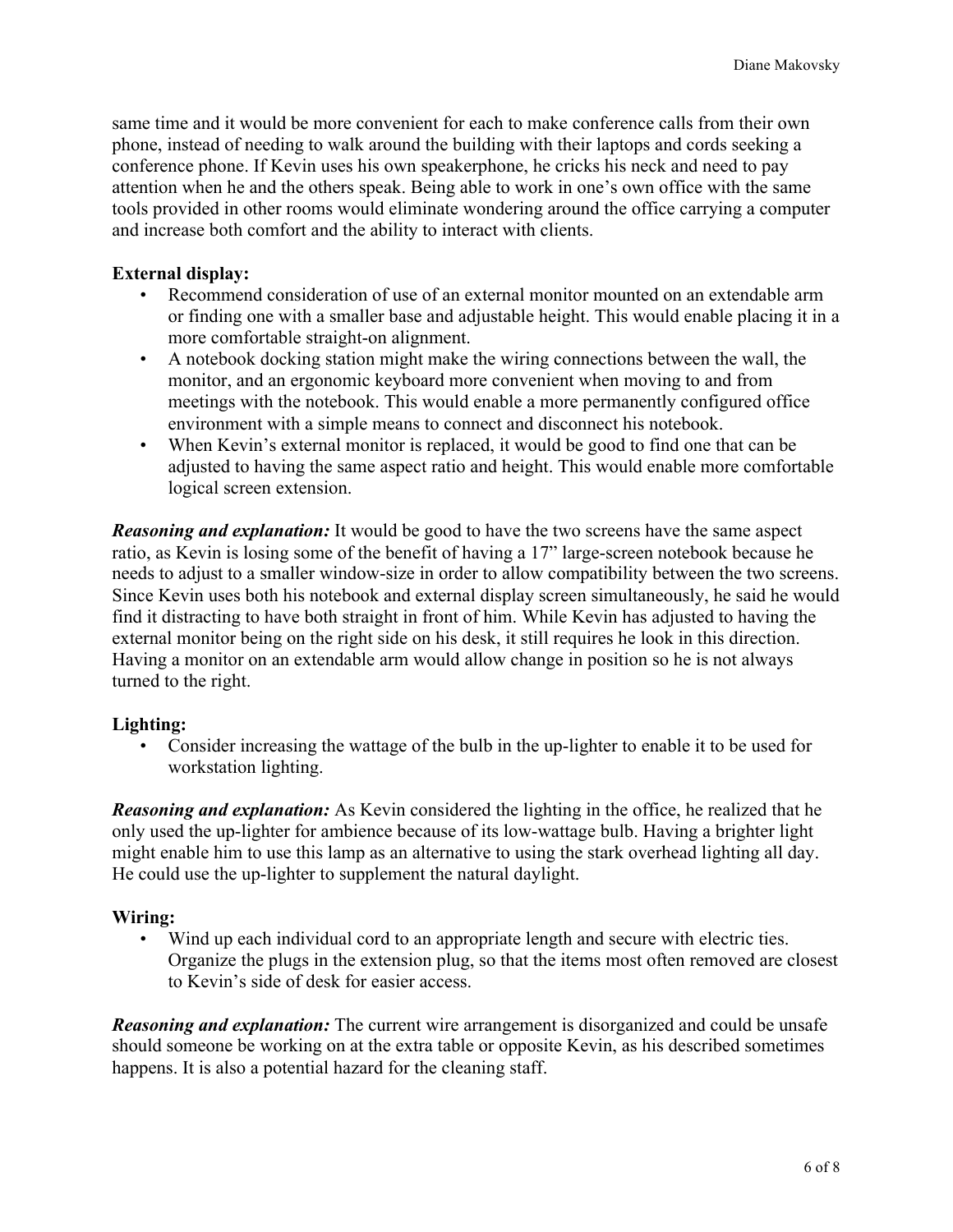#### **Storage:**

• Add a two- or four-drawer filing cabinet at the side of Kevin's bookcase.

*Reasoning and explanation:* While Kevin's work requires the regular use of project documents, he would not necessarily keep all of them on piles on his desk, given a choice. Additionally, the project work is occasionally confidential and so it would be good to provide a lockable storage capability.

# **Appendix**

See attached photographs of the office workstation